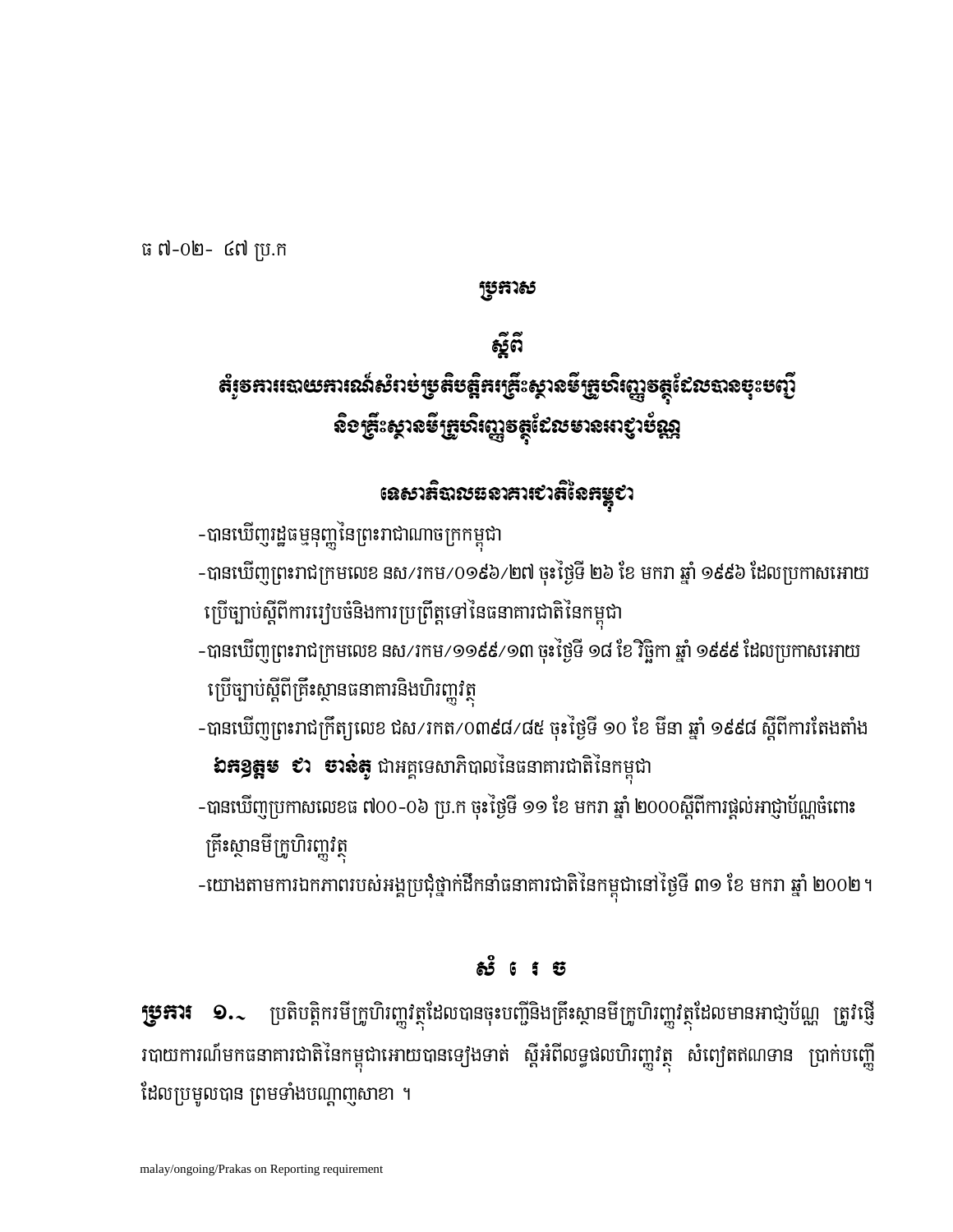$\mathbf{F}$ ្ញុះអារ ២. $\sim$ ាល់ត្រីមាស ប្រតិបត្តិករមីក្រូហិរញ្ញវត្ថុដែលបានចុះបញ្ជី ត្រូវផ្ញើមកធនាគារជាតិនៃកម្ពុជា នៅក្នុងខែចុងក្រោយនៃត្រីមាសនីមួយ១នូវរបាយការណ៍ដូចខាងក្រោម :

- របាយការណ៍សរុបទ្រព្យសកម្ម និងទ្រព្យអកម្ម
- របាយការណ៍ចំណេញ–ខាត
- របាយការណ៍លំអិតតាមប្រភេទប្រាក់បញ្ញើ
- របាយការណ៍លំអិតប្រាក់បញ្ញើតាមប្រភេទរូបិយប័ណ្ណ
- របាយការណ៍លំអិតតាមប្រភេទឥណទាន
- របាយការណ៍លំអិតឥណទានតាមប្រភេទរូបិយប័ណ្ណ
- របាយការណ៍ស្តីពីចំណាត់ថ្នាក់ឥណទាន និងអនុបាតបំណុល
- របាយការណ៍ស្តីពីបណ្តាញសាខា

**ប្រូអារ ៣.**১ រឿងរាល់ខែ ក្រឹះស្ថានមីក្រូហិរញ្ហវត្ថុដែលមានអាជ្ញាប័ណ្ណ ត្រូវផ្ញើមកធនាគារជាតិនៃកម្ពុជា រួមទាំងការគោរពតាមបទបញ្ញត្តិ ក្នុងរយ:ពេល១៥ថ្ងៃ នៃចុងខែនីមួយ១នូវរបាយការណ៍ដូចខាងក្រោម :

- របាយការណ៍សរុបទ្រព្យសកម្ម និងទ្រព្យអកម្ម
- របាយការណ៍ចំណេញ-ខាត
- របាយការណ៍ក្រៅតារាងតុល្យការ
- របាយការណ៍លំអិតតាមប្រភេទប្រាក់បញ្ញើ
- របាយការណ៍លំអិតប្រាក់បញ្ញើតាមប្រភេទរូបិយប័ណ្ណ
- របាយការណ៏លំអិតតាមប្រភេទឥណទាន
- របាយការណ៍លំអិតឥណទានតាមប្រភេទរូបិយប័ណ្ណ
- ាបាយការណ៍ស្តីពីចំណាត់ថ្នាក់ឥណទាន សិវិធានធន និងអនុបាតបំណុល
- តារាងឥណទានចំពោះសម្ព័ន្ធញាតិ
- តារាងហានិភ័យធំ១
- ការគណនាអនុបាតគ្រប់គ្រាន់នៃដើមទុន
- ការគណនាអនុបាតសាច់ប្រាក់ងាយស្រួល ។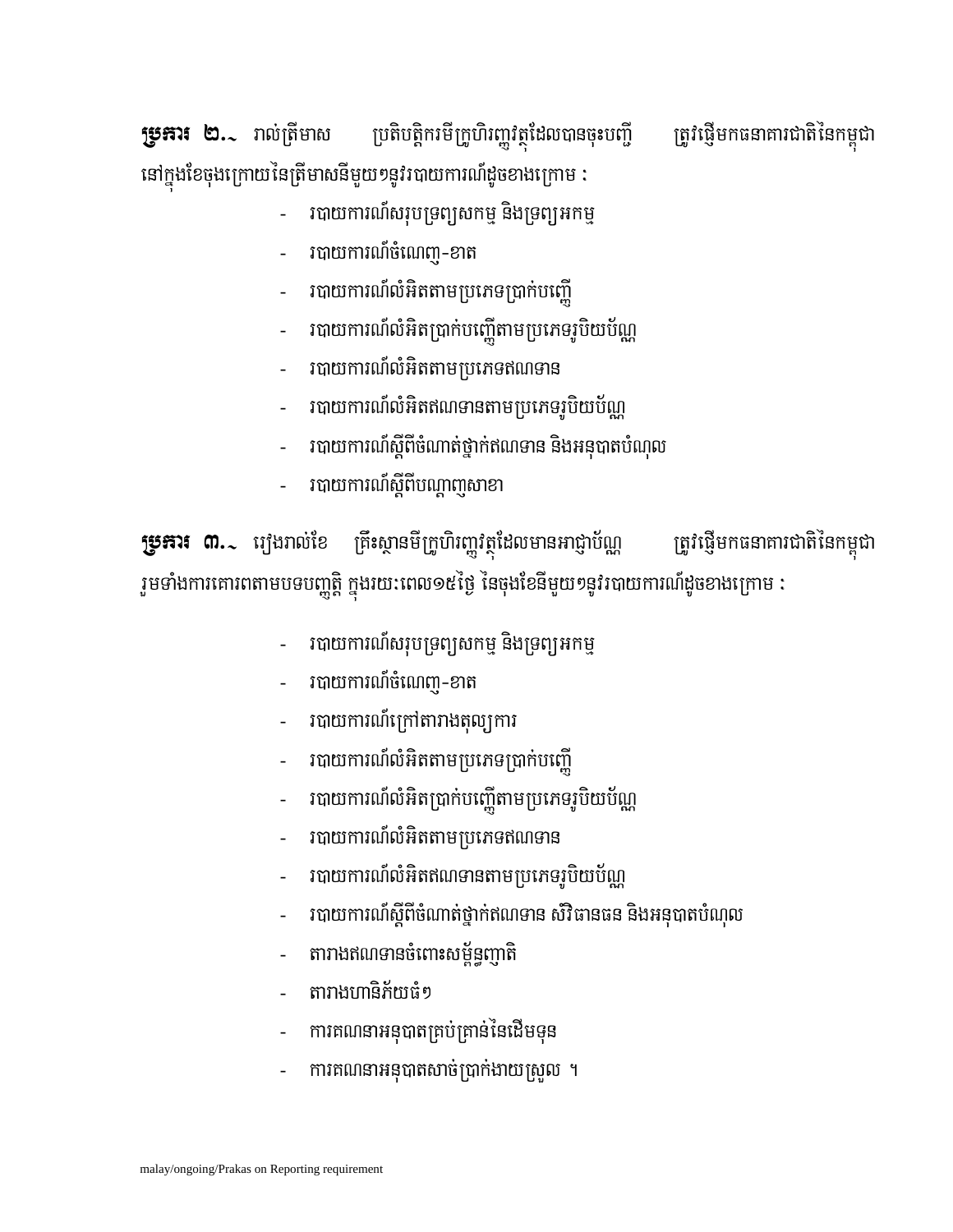នៅចុងត្រីមាសនីមួយ១ គ្រឹះស្ថានមីក្រូហិរញ្ញវត្ថុដែលមានអាជ្ញាប័ណ្ណ ត្រូវផ្ញើរបាយការណ៍ស្តីពី **ប្រភព**រ  $\mathbf{G}$ . ការិវិវត្តន៍នៃបណាញសាខារបស់ខ្លួន ។

**ប្រូភារ៖ ៥..** រឿងរាល់ឆ្នាំ គ្រឹះស្ថានមីក្រូហិរញ្ញវត្ថុដែលមានអាជ្ញាប័ណ្ណ ត្រូវរៀបចំរបាយការណ៍ផ្ញើមកធនាគារ ជាតិនៃកម្ពុជាអោយបានមុនថ្ងៃទី ៣០ ខែ មេសា នៃឆ្នាំបន្ទាប់ ដូចខាងក្រោម :

- របាយការណ៍ហិរញ្ញវត្ថុដែលបានធ្វើសវនកម្ម
- របាយការណ៍ប្រចាំឆ្នាំរបស់គណ: គ្រប់គ្រង
- សិតិបុគ្គលិក និងប្បេវត្សរ៍
- អង្គការលេខចុងក្រោយ ដោយមាននាម គោត្តនាម និងឋាន:របស់និយោជិតកំពុងបំរើការ ។

**រុទ្ធភារ៖ ៦.**៹ របាយការណ៍ទាំងអស់ ត្រូវរៀបចំស្របតាមគំរូរបាយការណ៍របស់ធនាគារជាតិនៃកម្ពុជា។

**រុម្ភភារ ៧.** ប្រតិបត្តិករមីក្រូហិរញ្ញវត្ត ឬគ្រឹះស្ថានណាមិនគោរពតានបញ្ញត្តិនៃប្រកាសនេះ ត្រូវទទលរង ទណ្ឌកម្មខាងវិន័យដូចមានចែងក្នុងមាត្រា ៥២ នៃច្បាប់ស្តីពីគ្រឹះស្ថានធនាគារនិងហិរញ្ញវត្ថុ ។

**ប្រូភារ៖ ៨.**្ រាល់លិខិតបទដ្ឋានទាំងឡាយណាដែលមានខ្លឹមសារផ្ទុយពីស្មារតីនៃប្រកាសនេះ ត្រូវចាត់ទុកជា និរាករណ៍ ។

**ប្រភព៖ ៩.**১ អគ្គនាយកដា្ឋន អគ្គលេខាធិការដា្ឋន អគ្គបេឡា អគ្គាធិការដា្ឋន គ្រប់នាយកដា្ឋន អង្គភាព និងគ្រប់ ត្រឹះស្ថានធនាគារនិងហិរញ្ញវត្ថុនៅក្រោមឱ្យវាទធនាគារជាតិនៃកម្ពុជា និងប្រតិបត្តិករមីក្រូហិរញ្ញវត្ថុ ត្រូវអនុវត្ ម៉ឹងមាំត់នូវប្រកាសនេះតាមភារកិច្ចរឿង១ខ្លួន។

**ប្រូភារ៖ ១O.、** ប្រកាសនេះមានប្រសិទ្ធភាពអនុវត្តចាប់ពីថ្ងៃចុះហត្ថលេខានេះតទៅ ។

#### អន្ថែទឧន្ទរប

រាជធានីភ្នំពេញ ថ្ងៃទី ២៥ ខែ កុម្ភៈឆ្នាំ ២០០២ នេសវត៌ិងរប

## -ដូចប្រការ ៩ "ដើម្បីអនុវត្ត"

-កាលប្បវត្តិ

-ឯកសារ

### uşoçr

- សមាជិកក្រុមប្រឹក្សាភិបាល
- ទីស្តីការគណ:រដ្ឋមន្ត្រី "ដើម្បីជ្រាបជាពត៌មាន"
- នាយកដានរដបាលនៃទីស្តីការគណ:រដមន្រ្តី

"ដើម្បីចុះផ្សាយក្នុងរាជកិច្ច"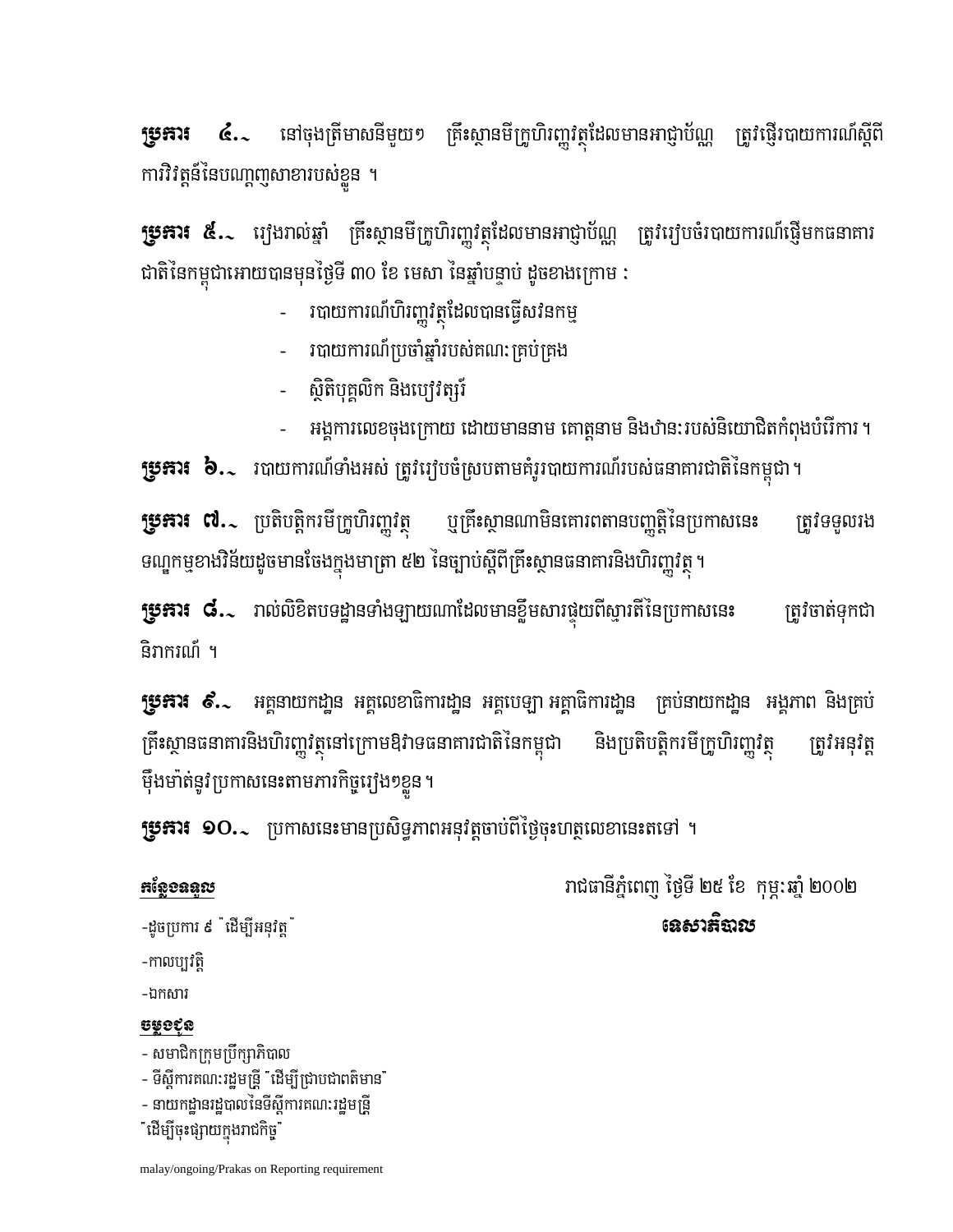B 7-02-47 Pror Kor Unofficial translation

#### PRAKAS ON REPORTING REQUIREMENT FOR REGISTERED NGOs and LICENSED MICROFINANCE INSTITUTIONS -------------------------

The Governor of the National Bank of Cambodia

- **-** With reference to the Constitution of the Kingdom of Cambodia,
- **-** With reference to the Royal Kram NS/RKM/ 0196/27 of January 26, 1996 promulgating the Law on the Organization and Functioning of the National Bank of Cambodia,
- **-** With reference to the Royal Kram NS/RKM/ 1199/13 of November 18,1999 promulgating the Law on Banking and Financial Institutions,
- **-** With reference to the Royal Decree Chor Sor/RKT/0398/85 of March 10, 1998 on the appointment of His Excellency Chea Chanto as Governor General of the National Bank of Cambodia,
- With reference to the PRAKAS No. B 700-06 Pror Kor of January 11, 2000 on Licensing of Micro-finance Institution,
- Pursuant to the agreement of the leader meeting of the National Bank of Cambodia on January 31, 2002

#### **Decides**

Article 1 Registered micro-finance operators and licensed micro-finance institutions shall submit regular reports to the National Bank of Cambodia with regard to their financial results., their loan portfolio, the deposits they mobilize and their network of branches and offices.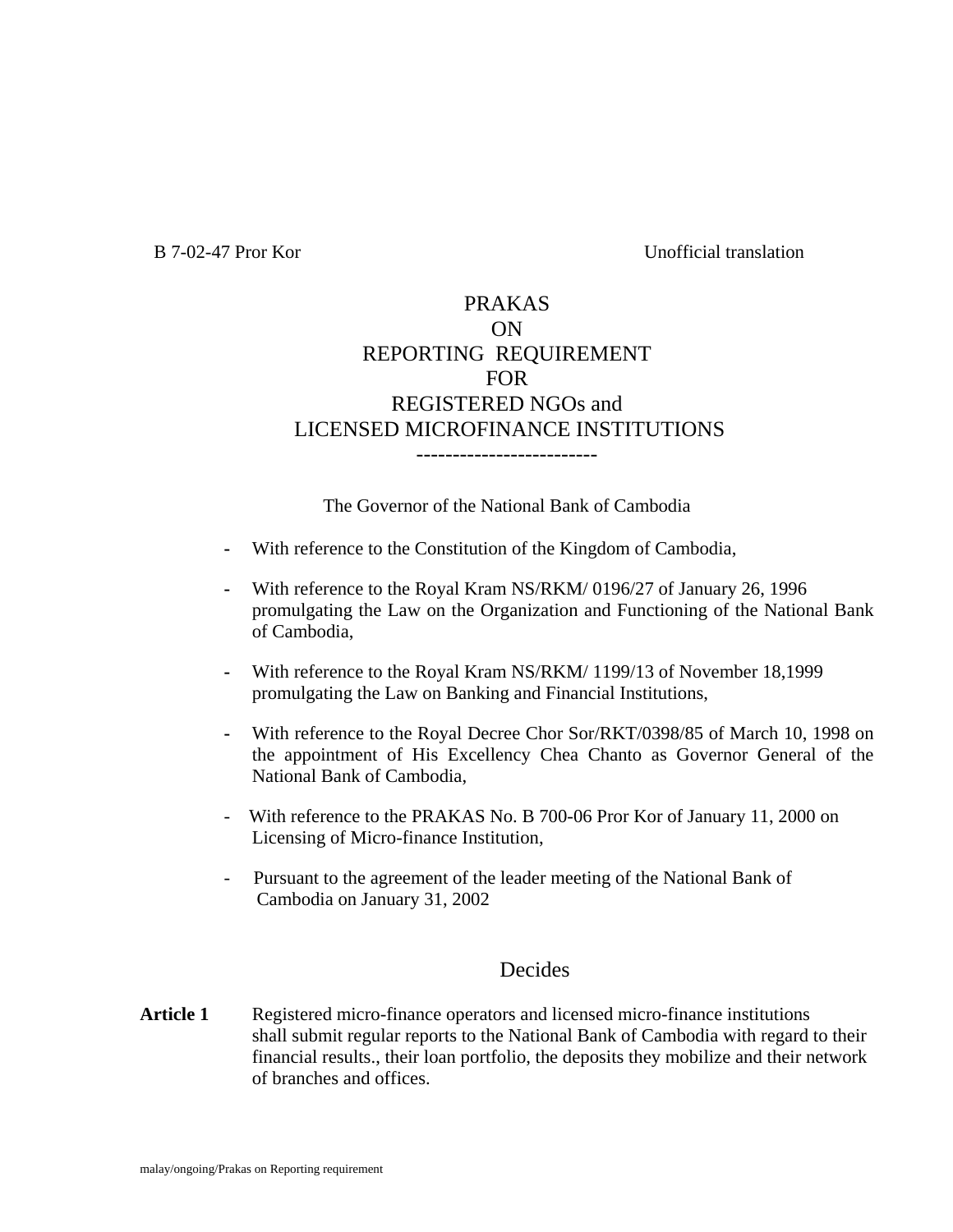- Article 2 Every quarter, registered micro finance operators shall be required to prepare the following reports to be submitted to the National Bank of Cambodia within one month of the end of each quarter:
	- **-** Statement of assets and liabilities
	- **-** Statement of profit and loss
	- **-** Breakdown of deposits by category
	- **-** Breakdown of deposits by currency
	- **-** Loan breakdown by category
	- **-** Loan breakdown by currency
	- **-** Loan classification and delinquency ratio
	- **-** Network of branches and other offices.
- **Article 3** Every month, Licensed Micro-finance Institutions shall be required to prepare the following reports to be submitted to the National Bank of Cambodia within 15 days of the end of each month:
	- **-** Statement of assets and liabilities
	- **-** Statement of profit and loss
	- **-** Off balance sheet
	- **-** Breakdown of deposits by category
	- **-** Breakdown of deposits by currency
	- **-** Loan breakdown by category
	- **-** Loan breakdown by currency
	- **-** Loan classification, loan loss provisions and delinquency ratio
	- **-** List of loan to related parties
	- **-** List of large exposures
	- **-** Calculation of capital adequacy ratio
	- **-** Calculation of liquidity ratio.
- **Article 4** At the end of each quarter, Licensed Micro-finance Institutions shall be required to submit reports on evolutions of their branches and offices network to the National Bank of Cambodia.
- **Article 5** Every year, Licensed Micro-finance Institutions shall be required to prepare the following reports to be submitted to the National Bank of Cambodia by the  $30<sup>th</sup>$  of April of the following year:
	- **-** Audited financial statements
	- **-** Board of Directors' Annual Report
	- **-** Statistics of staff and salaries
	- **-** Up-dated organization chart with names and titles of incumbents.
- Article 6 All the reports shall be prepared according to the format prescribed by the National Bank of Cambodia.
- Article 7 Violations to the provisions of this Prakas may give rise to disciplinary sanctions as set forth in Article 52 of the *Law on Banking and Financial Institutions.*
- Article 8 All provisions contrary to this Prakas are hereby repealed.